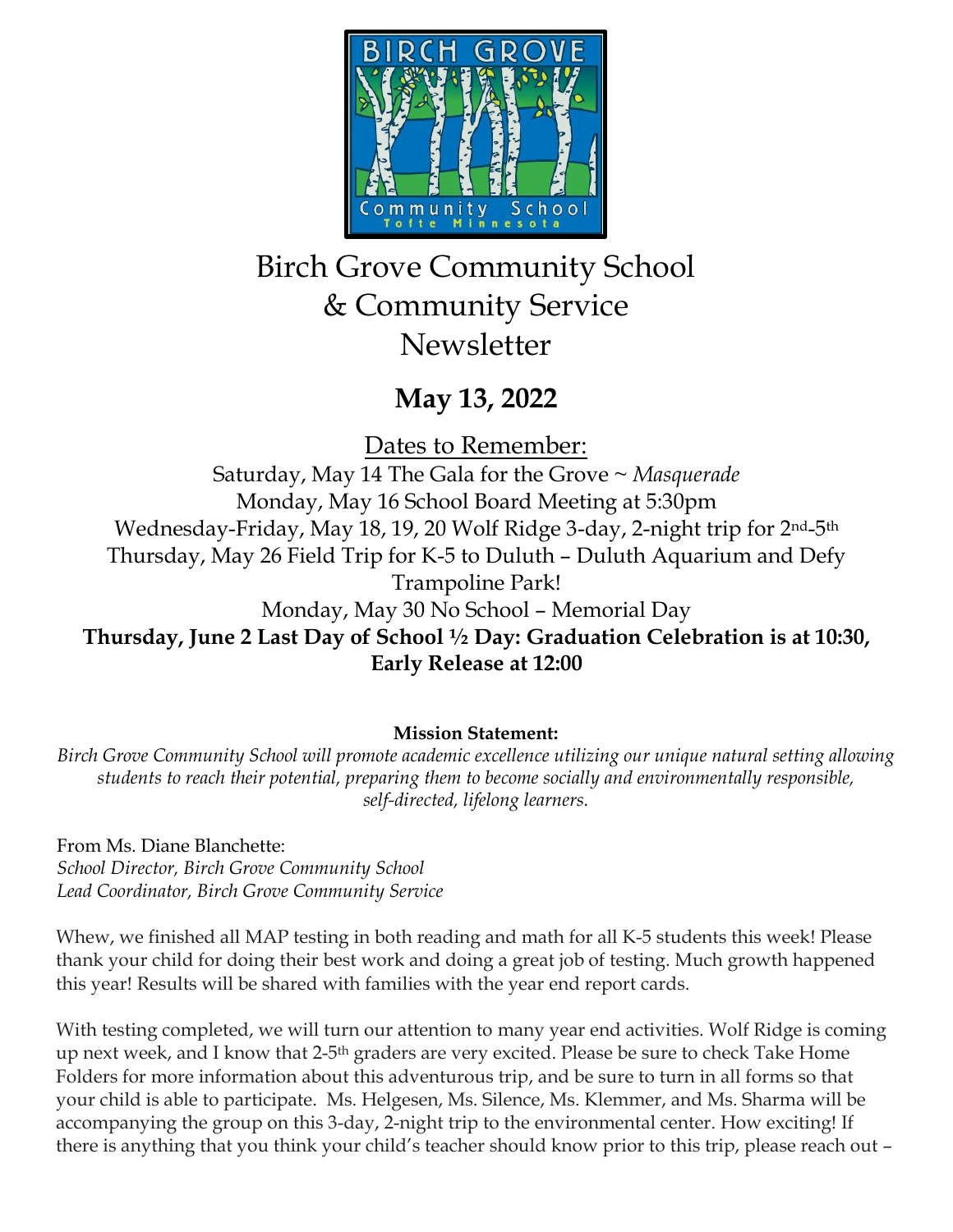it's okay, many families have questions about this trip, especially since this trip is sometimes a child's first overnight.

We will also be taking an all school (K-5) trip to Duluth on Thursday, May 26 to the Duluth Aquarium and Defy trampoline park. Transportation is tricky to arrange for a trip like this, so be sure to read the information that is coming home soon concerning transportation. We appreciate families changing up their schedules a bit for this special day. Waivers will also need to be signed for participation at the trampoline park and students are not allowed to partake unless there is a signed waiver. Please watch for this paperwork. Also, students will all need to wear "grip" socks (sticky type nubs on the bottom of the sock foot) in order to participate. Please send a pair with your child on this day – if you have extra, PLEASE send these along so that those that don't have them can borrow them for the day. I have heard that you can purchase grip socks there, but that they are very expensive. Please send extra if you are able – we want everyone to be able to play!

**Saplings Families!** Because of the above K-5 field trip, please note that there will be no transportation provided on Thursday, May 26 to or from Birch Grove on this day for Saplings coming on the Lake County bus. For Cook County, there will only be transportation available in the morning, there will be NO transportation available in the afternoon. We appreciate your understanding of these arrangements so that K-5 can have a special day!

**\*\* Please note that the last day of K-5 school and Saplings is on Thursday, June 2. The end date was moved some time ago due to a snow day. Students are released early this day! Buses leave at 12:00. The K-5 Graduation Celebration is at 10:30.**



We are adding to our **AWESOME TEAM! If you know someone who is also AWESOME and think that they might like a position here at Birch Grove, please refer them to our website for our job openings.**

\*New! Adding 1 Paraprofessional for 22-23. Join our 3 returning Paraprofessionals! \*School Cook  $(PT)$  ~ We need nutritious, yummy meals in 22-23! \*Saplings Assistant  $\sim$  Work with Ms. Alayna and 3 & 4 year olds! 22-23! <https://www.birchgroveschool.com/Employment-Opportunities>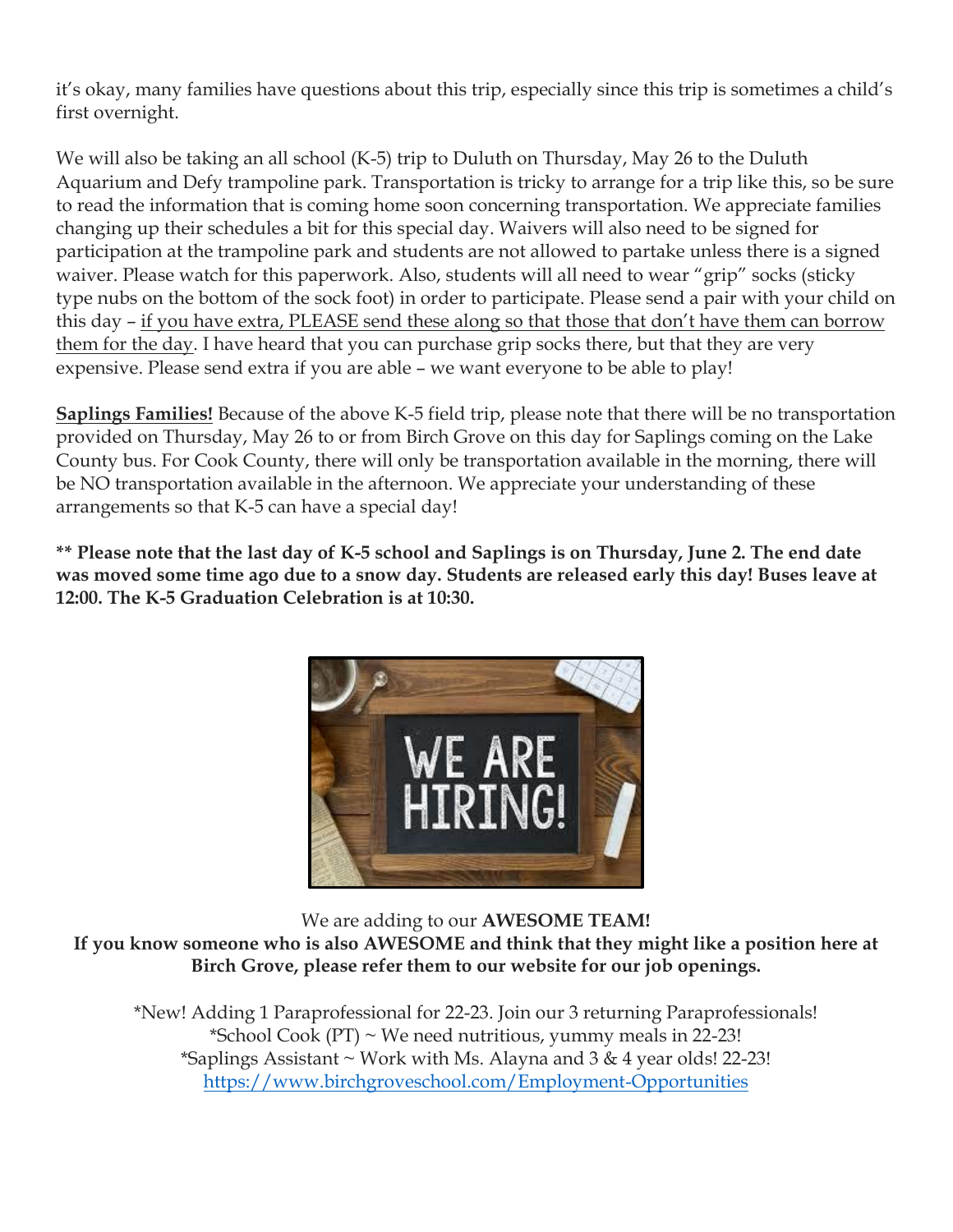

**Enrolling Now! We have a few spots left!** The school year Saplings Program (Sept-May) is now enrolling for the 22-23 year. This program has a continued 4 of 4 STAR Parent Aware rating! Transportation is available along our regular bus stops. Please recommend this program to those that you know that have children ages 3-5. Space is limited! [https://www.birchgroveschool.com/Saplings-](https://www.birchgroveschool.com/Saplings-Program)[Program](https://www.birchgroveschool.com/Saplings-Program)

One of the joys of living up North - Every Friday is "Flannel Friday" at Birch Grove! Join us!



If you have any questions or concerns, please do not hesitate to contact us: [birchgrove@boreal.org](mailto:birchgrove@boreal.org) ~ Birch Grove Community School Email [bgcommunityservice@boreal.org](mailto:bgcommunityservice@boreal.org) ~ Community Service Email 218-663-0170 ~ School Phone 218-663-0170 ext. 26 Community Service Phone Website: [www.birchgroveschool.com](http://www.birchgroveschool.com/) School Spirit Store: [http://birchgrove.logosoftwear.com](http://birchgrove.logosoftwear.com/) School Spirit Store Coupon Link: [https://www.logosoftwear.com/coupons.php](https://l.facebook.com/l.php?u=https%3A%2F%2Fwww.logosoftwear.com%2Fcoupons.php%3Ffbclid%3DIwAR2Xqd17qslymSELe8_VeVgOevR-QsZi3Qz3QuYTsWuNO2GLWjqyiQ62ICs&h=AT2z_Mc6YstEexFQ0i5rW-HO4fVUjQWMG_mHzx48fuw3yADOJuSHwXhN9MQfmKFDZxVhPbfBgLy6FDYrV0SZiN-UApxljZJM83a99ykkj6B8CMjcjkNw3W_Q7esHr8EHSDY6&__tn__=-UK-R&c%5b0%5d=AT3hJTZO-D9y88WW55bnY7TKagKxE33cxX646tzqglmwc95PJrJ3IYR9biVvFaLzk80QBN6o7R5n96uR3pNcGUR2nS6jY3yHy4SJEISdB3KoMVhV6OckeZsezEKQYZjMowKojD5TLi5DzP_AyBUXCERIZcNHwoDXS9DzEjlTMuD3pg) Face Book: [Birch Grove Community School and Community Services #4145 | Facebook](https://www.facebook.com/birchgrovecommunityschool/)



\_\_\_\_\_\_\_\_\_\_\_\_\_\_\_\_\_\_\_\_\_\_\_\_\_\_\_\_\_\_\_\_\_\_\_\_\_\_\_\_\_\_\_\_\_\_\_\_\_\_\_\_\_\_\_\_\_\_\_\_\_\_\_\_\_\_\_\_\_\_\_

### **From Ms. Alayna Carrier and Ms. Mari Maldonado**

*Sapling Teachers, Birch Grove Community Service* 

This week our theme was Under the Sea and our focus was on Octopi, squids, eels and jellyfish. We were able to borrow an Under the Sea walking library kit from cook county schools for our dramatic play center, so our theme was based on that! We had an awesome pop-up book, felt fish with seaweed to create your own underwater world, and a fish and sea weed building activity. Our week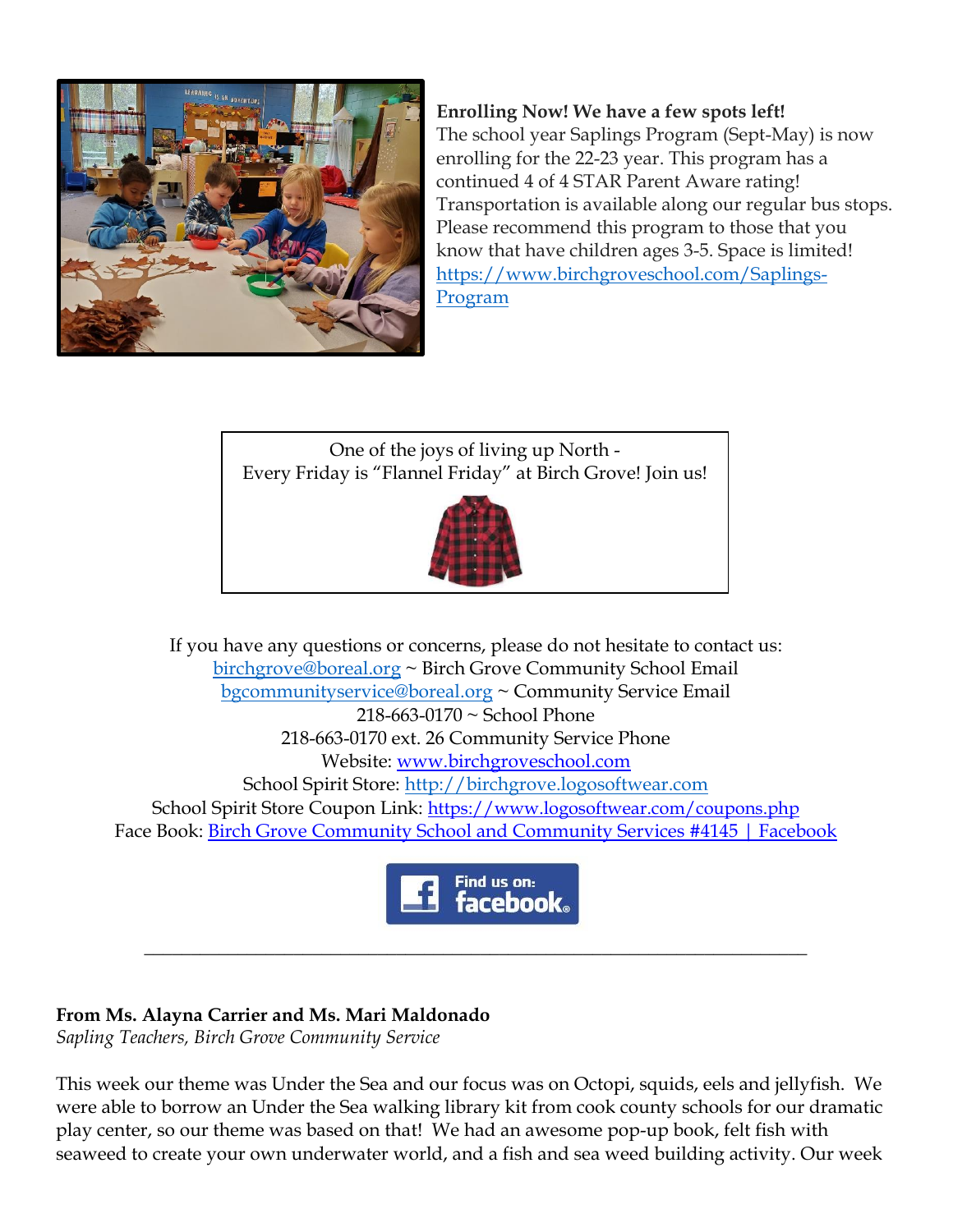was filled with fun facts and crafts on Octopi, squids, jellyfish, and an eel science experiment with baking soda, vinegar and gummy worms! We also played sharks and minnows and had a few nature walks.

Have a great weekend!

218-663-0170 ext. 21 [alayna.carrierbgcs@gmail.com](mailto:alayna.carrierbgcs@gmail.com) [mariprovi.maldonadobgcs@gmail.com](mailto:mariprovi.maldonadobgcs@gmail.com)

#### ~~~~~~~~~~~~~~~~~~~~~~~~~~~~~~~~~~~~~~~~~~~~~~~~~~~~~~~~~~~~~~~~~~~~~~~~~~ **From Ms. Sara Knottski** *K & 1 Grade Elementary Teacher*

The Kindergarteners and 1st graders finished MAP testing this week. They were all trying their hardest and taking their time! I am excited to share the results with you at the end of the school year. It is always fun to see growth from the beginning of the school year to the end!

This week kindergarten worked on our blending skills. We are working on being more fluent when reading 3 letter words and we are learning more sight words. 1st grade learned about how to decode long words. In math, we all worked on reviewing key kindergarten and 1st-grade concepts. We look forward to practicing our skills by playing math games!

K/1 enjoyed a great celebration on Friday for accomplishing our whole class math facts goal. We had a pajama and stuffy day with our class pet, Kota the dog! We danced and cracked open a pinata, and enjoyed ice cream! It was an extravagant celebration!

Have a great weekend!

218-663-0170 ext. 22 [sara.knottskibgcs@gmail.com](mailto:sara.knottskibgcs@gmail.com)

#### ~~~~~~~~~~~~~~~~~~~~~~~~~~~~~~~~~~~~~~~~~~~~~~~~~~~~~~~~~~~~~~~~~~~~~~~~~~ **From Ms. Sara Silence**

*2nd & 3rd Grade Elementary Teacher*

If you remember what we had planned for this week, you already know the most exciting part of our week. Our chicks have hatched! As of Thursday morning, there are sixteen chicks out of the shell, and we should stay at about that number. Of course, all the kids from the whole school want to bring home a chick or two. However, if parents do want a chick or so, they will need to contact me directly. I'm sure you can imagine how many kids are telling me they are getting a chick and then their parents look at me and say they are definitely not!

We are so ridiculously close to reaching our class goal of math facts. I am certain that by next week I will be sharing that we made it! This week we have been cemented our knowledge in numbers and using what we know to explore new things. For example, we have built a tower of 10,000 small cubes, by bundling anytime we see a ten (ten ones, ten tens, ten hundreds....). We practiced our mental math, our visual representations (drawing math problems).